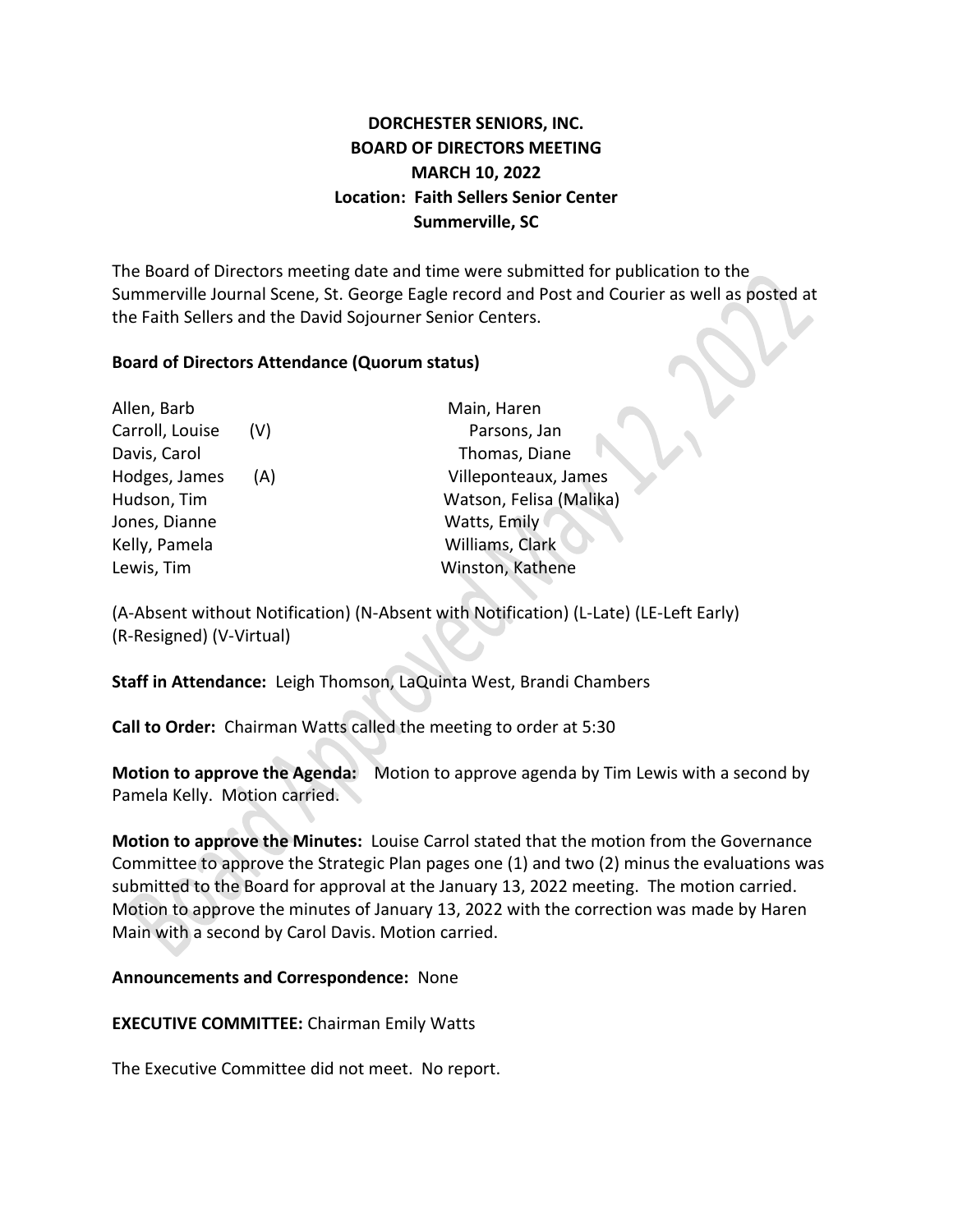## **GOVERNANCE COMMITTEE/STRATEGIC PLANNING:** Chairman Louise Carroll

The Governance Committee reported on the Strategic Planning for DSI and current information from the consultant.

#### **DEVELOPMENT/FUNDRAISING COMMITTEE:** Chairman Diane Thomas

The Development/Fundraising Committee met several times during March and reported on the progress of the Spring Gala scheduled for April 9, 2022.

**NOMINATING COMMITTEE:** Chairman Clark Williams

The Nominating Committee did not meet.

**FINANCE COMMITTEE:** Chairman Haren Main

The Finance Committee presented information on DSI finances.

### **EXECUTIVE DIRECTOR'S REPORT:**

Director Leigh Thomson took this opportunity to update activities at the Summerville and St. George Senior Centers.

#### **OLD BUSINESS**

None

#### **NEW BUSINESS**

None

**NEXT SCHEDULED BOARD MEETING:** May 14 at 8:30 AM at the David Sojourner Center, St. George.

Meeting was adjourned at 7:20 PM

## **Respectfully Submitted by Secretary Diane Thomas**